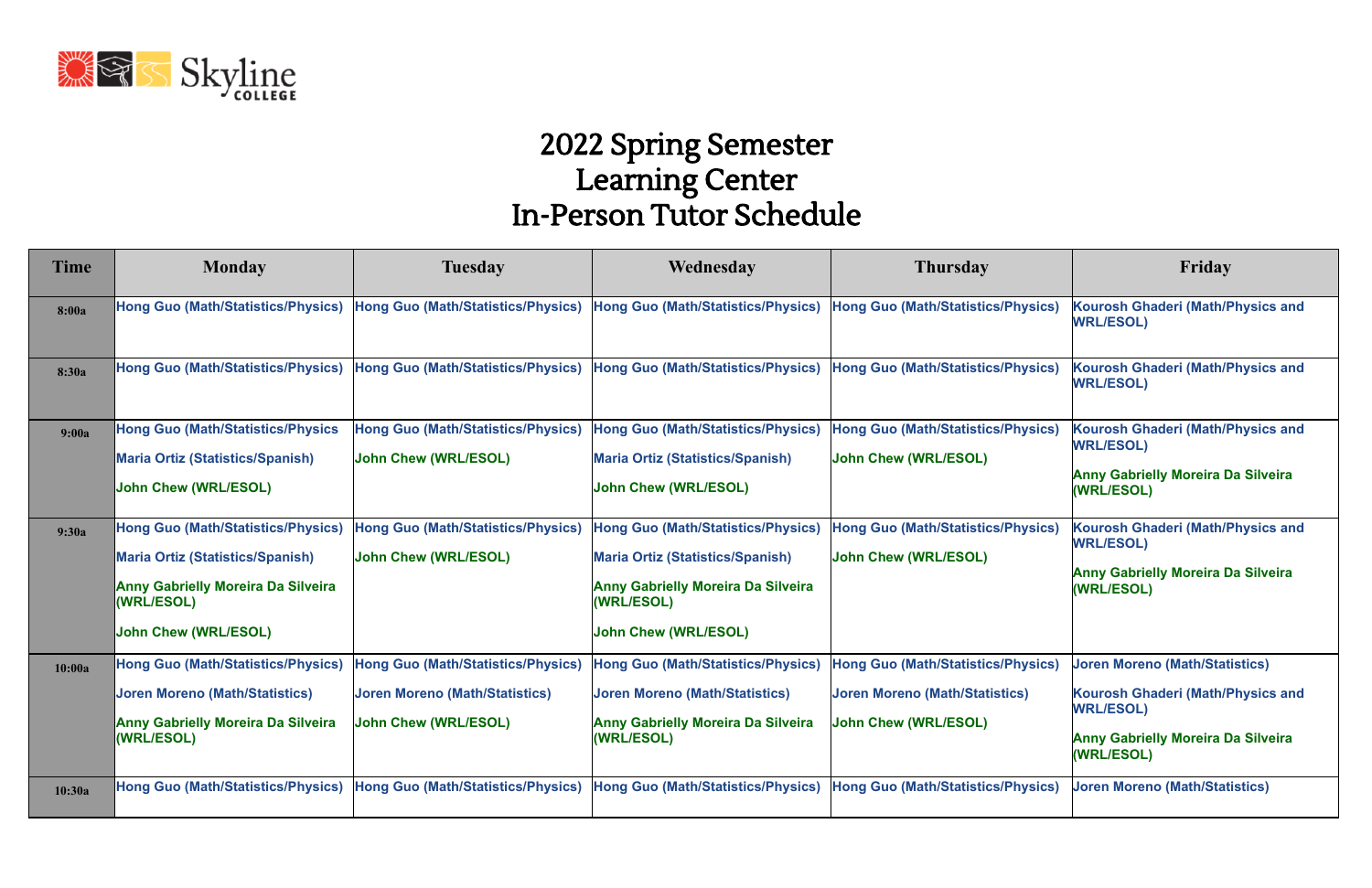|        | <b>Joren Moreno (Math/Statistics)</b><br>Anny Gabrielly Moreira Da Silveira | <b>Joren Moreno (Math/Statistics)</b><br><b>John Chew (WRL/ESOL)</b> | <b>Joren Moreno (Math/Statistics)</b><br><b>Anny Gabrielly Moreira Da Silveira</b> | <b>Joren Moreno (Math/Statistics)</b><br><b>John Chew (WRL/ESOL)</b> | <b>Kourosh Ghaderi (Math/Physics and</b><br><b>WRL/ESOL)</b> |
|--------|-----------------------------------------------------------------------------|----------------------------------------------------------------------|------------------------------------------------------------------------------------|----------------------------------------------------------------------|--------------------------------------------------------------|
|        | (WRL/ESOL)                                                                  |                                                                      | (WRL/ESOL)                                                                         |                                                                      | <b>Anny Gabrielly Moreira Da Silveira</b><br>(WRL/ESOL)      |
| 11:00a | <b>Hong Guo (Math/Statistics/Physics)</b>                                   | <b>Hong Guo (Math/Statistics/Physics)</b>                            | <b>Hong Guo (Math/Statistics/Physics)</b>                                          | Hong Guo (Math/Statistics/Physics)                                   | <b>Joren Moreno (Math/Statistics)</b>                        |
|        | <b>Joren Moreno (Math/Statistics)</b>                                       | <b>John Chew (WRL/ESOL)</b>                                          | <b>Joren Moreno (Math/Statistics)</b>                                              | <b>John Chew (WRL/ESOL)</b>                                          | Kourosh Ghaderi (Math/Physics and<br><b>WRL/ESOL)</b>        |
|        | Anny Gabrielly Moreira Da Silveira<br>(WRL/ESOL)                            | <b>Julio Lau (WRL/ESOL/Spanish)</b>                                  | <b>Anny Gabrielly Moreira Da Silveira</b><br>(WRL/ESOL)                            | Julio Lau (WRL/ESOL/Spanish)                                         | <b>Anny Gabrielly Moreira Da Silveira</b>                    |
|        |                                                                             |                                                                      |                                                                                    |                                                                      | (WRL/ESOL)                                                   |
|        | Sofia Baca (WRL/ESOL)                                                       |                                                                      | Sofia Baca (WRL/ESOL)                                                              |                                                                      | <b>John Chew (WRL/ESOL)</b>                                  |
| 11:30a | <b>Hong Guo (Math/Statistics/Physics)</b>                                   | <b>Hong Guo (Math/Statistics/Physics)</b>                            | <b>Hong Guo (Math/Statistics/Physics)</b>                                          | <b>Hong Guo (Math/Statistics/Physics)</b>                            | <b>Joren Moreno (Math/Statistics)</b>                        |
|        | <b>Joren Moreno (Math/Statistics)</b>                                       | <b>John Chew (WRL/ESOL)</b>                                          | <b>Joren Moreno (Math/Statistics)</b>                                              | <b>John Chew (WRL/ESOL)</b>                                          | <b>Kourosh Ghaderi (Math/Physics and</b><br><b>WRL/ESOL)</b> |
|        | Sofia Baca (WRL/ESOL)                                                       | <b>Julio Lau (WRL/ESOL/Spanish)</b>                                  | Sofia Baca (WRL/ESOL)                                                              | Julio Lau (WRL/ESOL/Spanish)                                         |                                                              |
|        |                                                                             |                                                                      |                                                                                    |                                                                      | <b>Anny Gabrielly Moreira Da Silveira</b><br>(WRL/ESOL)      |
|        |                                                                             |                                                                      |                                                                                    |                                                                      | <b>John Chew (WRL/ESOL)</b>                                  |
|        |                                                                             |                                                                      |                                                                                    |                                                                      |                                                              |
| 12:00p | <b>Hong Guo (Math/Statistics/Physics)</b>                                   | <b>Hong Guo (Math/Statistics/Physics)</b>                            | <b>Hong Guo (Math/Statistics/Physics)</b>                                          | Hong Guo (Math/Statistics/Physics)                                   | <b>Joren Moreno (Math/Statistics)</b>                        |
|        | <b>Joren Moreno (Math/Statistics)</b>                                       | <b>Ilya Osovskiy (WRL/ESOL)</b>                                      | <b>Joren Moreno (Math/Statistics)</b>                                              | <b>Illya Osovskiy (WRL/ESOL)</b>                                     | <b>Kourosh Ghaderi (Math/Physics and</b>                     |
|        | <b>John Chew (WRL/ESOL)</b>                                                 | <b>John Chew (WRL/ESOL)</b>                                          | <b>John Chew (WRL/ESOL)</b>                                                        | <b>John Chew (WRL/ESOL)</b>                                          | <b>WRL/ESOL)</b>                                             |
|        | Sofia Baca (WRL/ESOL)                                                       | Julio Lau (WRL/ESOL/Spanish)                                         | <b>Scott McMullin (WRL/ESOL)</b>                                                   | Julio Lau (WRL/ESOL/Spanish)                                         | <b>Anny Gabrielly Moreira Da Silveira</b><br>(WRL/ESOL)      |
|        |                                                                             |                                                                      | Sofia Baca (WRL/ESOL)                                                              |                                                                      | <b>John Chew (WRL/ESOL)</b>                                  |
| 12:30p | <b>Hong Guo (Math/Statistics/Physics)</b>                                   | <b>Hong Guo (Math/Statistics/Physics)</b>                            | <b>Hong Guo (Math/Statistics/Physics)</b>                                          | Hong Guo (Math/Statistics/Physics)                                   | <b>Joren Moreno (Math/Statistics)</b>                        |
|        | <b>Joren Moreno (Math/Statistics)</b>                                       | <b>Ilya Osovskiy (WRL/ESOL)</b>                                      | <b>Joren Moreno (Math/Statistics)</b>                                              | <b>Illya Osovskiy (WRL/ESOL)</b>                                     | Kourosh Ghaderi (Math/Physics and<br><b>WRL/ESOL)</b>        |
|        | <b>John Chew (WRL/ESOL)</b>                                                 | <b>Julio Lau (WRL/ESOL/Spanish)</b>                                  | <b>John Chew (WRL/ESOL)</b>                                                        | <b>Julio Lau (WRL/ESOL/Spanish)</b>                                  |                                                              |
|        |                                                                             |                                                                      | <b>Scott McMullin (WRL/ESOL)</b>                                                   |                                                                      | <b>Anny Gabrielly Moreira Da Silveira</b><br>(WRL/ESOL)      |
|        |                                                                             |                                                                      |                                                                                    |                                                                      |                                                              |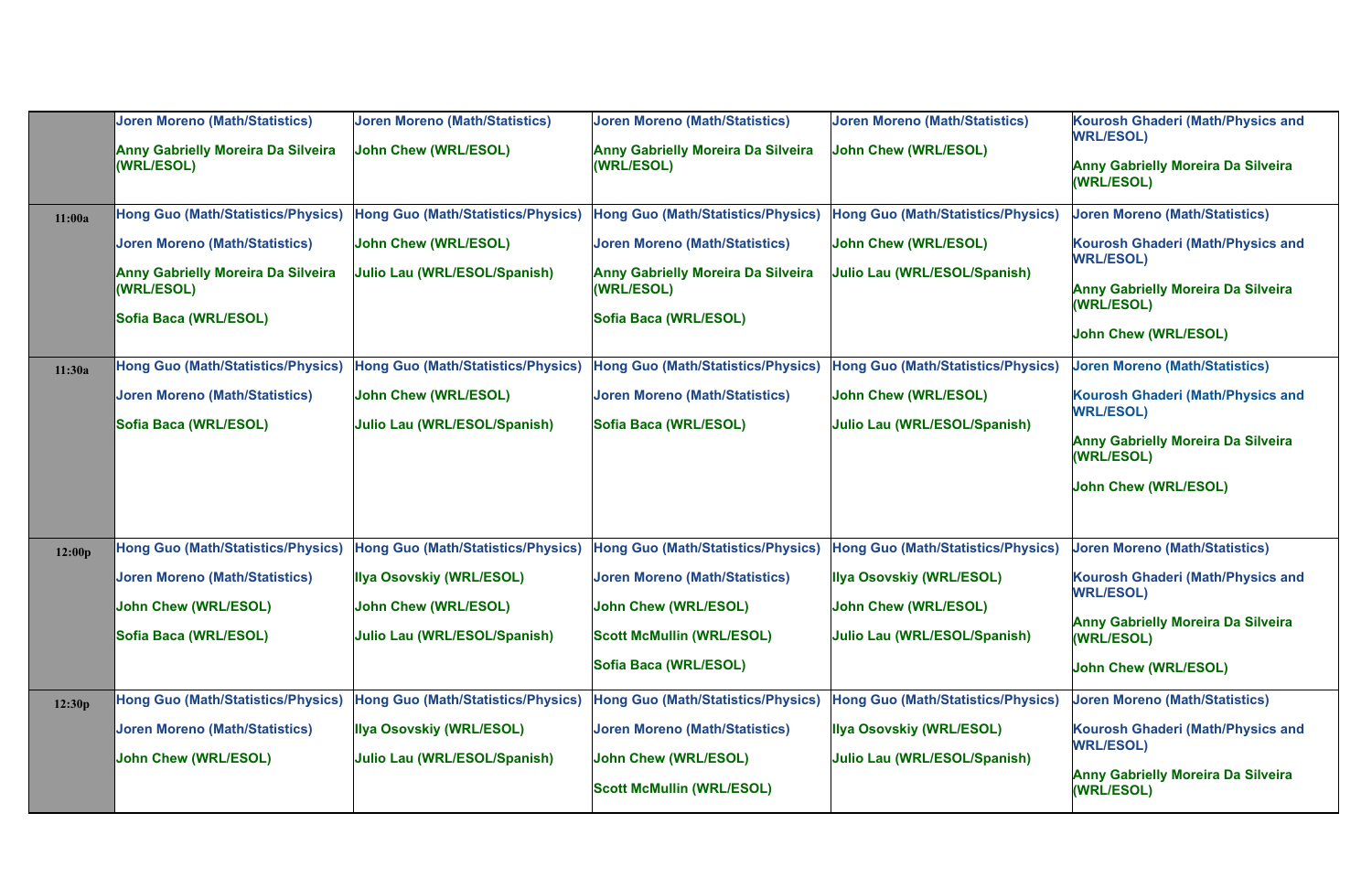|       |                                           |                                                                          |                                           |                                                              | <b>John Chew (WRL/ESOL)</b>                             |
|-------|-------------------------------------------|--------------------------------------------------------------------------|-------------------------------------------|--------------------------------------------------------------|---------------------------------------------------------|
| 1:00p | Hong Guo (Math/Statistics/Physics)        | <b>Hong Guo (Math/Statistics/Physics)</b>                                | <b>Hong Guo (Math/Statistics/Physics)</b> | <b>Hong Guo (Math/Statistics/Physics)</b>                    | <b>Joren Moreno (Math/Statistics)</b>                   |
|       | <b>Joren Moreno (Math/Statistics)</b>     | <b>Joren Moreno (Math/Statistics)</b>                                    | <b>Joren Moreno (Math/Statistics)</b>     | <b>Joren Moreno (Math/Statistics)</b>                        | Kourosh Ghaderi (Math/Physics and                       |
|       | Gary Ng (WRL/ESOL)                        | Kourosh Ghaderi (Math/Physics and Gary Ng (WRL/ESOL)                     |                                           | <b>Kourosh Ghaderi (Math/Physics and</b>                     | <b>WRL/ESOL)</b>                                        |
|       | John Chew (WRL/ESOL)                      | <b>WRL/ESOL)</b>                                                         | <b>John Chew (WRL/ESOL)</b>               | <b>WRL/ESOL)</b>                                             | <b>Anny Gabrielly Moreira Da Silveira</b><br>(WRL/ESOL) |
|       |                                           | Ilya Osovskiy (WRL/ESOL)                                                 | <b>Scott McMullin (WRL/ESOL)</b>          | <b>Ilya Osovskiy (WRL/ESOL)</b>                              |                                                         |
| 1:30p | Hong Guo (Math/Statistics/Physics)        | <b>Hong Guo (Math/Statistics/Physics)</b>                                | <b>Hong Guo (Math/Statistics/Physics)</b> | <b>Hong Guo (Math/Statistics/Physics)</b>                    | <b>Joren Moreno (Math/Statistics)</b>                   |
|       | <b>Joren Moreno (Math/Statistics)</b>     | <b>Joren Moreno (Math/Statistics)</b>                                    | <b>Joren Moreno (Math/Statistics)</b>     | <b>Joren Moreno (Math/Statistics)</b>                        | Kourosh Ghaderi (Math/Physics and<br><b>WRL/ESOL)</b>   |
|       | Gary Ng (WRL/ESOL)                        | Kourosh Ghaderi (Math/Physics and Gary Ng (WRL/ESOL)<br><b>WRL/ESOL)</b> |                                           | Kourosh Ghaderi (Math/Physics and<br><b>WRL/ESOL)</b>        |                                                         |
|       | <b>John Chew (WRL/ESOL)</b>               |                                                                          | John Chew (WRL/ESOL)                      |                                                              | <b>Anny Gabrielly Moreira Da Silveira</b><br>(WRL/ESOL) |
|       |                                           | <b>Logan Chan (Math/Physics)</b>                                         | <b>Scott McMullin (WRL/ESOL)</b>          | <b>Logan Chan (Math/Physics)</b>                             |                                                         |
|       |                                           | <b>Kristy Wisnia (WRL/ESOL)</b>                                          |                                           | <b>Ilya Osovskiy (WRL/ESOL)</b>                              |                                                         |
|       |                                           |                                                                          |                                           | <b>Kristy Wisnia (WRL/ESOL)</b>                              |                                                         |
| 2:00p | <b>Hong Guo (Math/Statistics/Physics)</b> | <b>Hong Guo (Math/Statistics/Physics)</b>                                | <b>Hong Guo (Math/Statistics/Physics)</b> | <b>Hong Guo (Math/Statistics/Physics)</b>                    | <b>Closed</b>                                           |
|       | Gary Ng (WRL/ESOL)                        | Kourosh Ghaderi (Math/Physics and Gary Ng (WRL/ESOL)<br><b>WRL/ESOL)</b> |                                           | <b>Kourosh Ghaderi (Math/Physics and</b><br><b>WRL/ESOL)</b> |                                                         |
|       | Ilya Osovskiy (WRL/ESOL)                  | <b>Logan Chan (Math/Physics)</b>                                         | <b>Illya Osovskiy (WRL/ESOL)</b>          | <b>Logan Chan (Math/Physics)</b>                             |                                                         |
|       |                                           |                                                                          | <b>Scott McMullin (WRL/ESOL)</b>          |                                                              |                                                         |
|       |                                           | <b>Kristy Wisnia (WRL/ESOL)</b>                                          |                                           | <b>Kristy Wisnia (WRL/ESOL)</b>                              |                                                         |
| 2:30p | <b>Hong Guo (Math/Statistics/Physics)</b> | Hong Guo (Math/Statistics/Physics) Hong Guo (Math/Statistics/Physics)    |                                           | <b>Hong Guo (Math/Statistics/Physics)</b>                    |                                                         |
|       | Gary Ng (WRL/ESOL)                        | Kourosh Ghaderi (Math/Physics and Gary Ng (WRL/ESOL)<br><b>WRL/ESOL)</b> |                                           | <b>Kourosh Ghaderi (Math/Physics and</b><br><b>WRL/ESOL)</b> |                                                         |
|       | <b>Illya Osovskiy (WRL/ESOL)</b>          | <b>Logan Chan (Math/Physics)</b>                                         | <b>Illya Osovskiy (WRL/ESOL)</b>          | <b>Logan Chan (Math/Physics)</b>                             |                                                         |
|       |                                           | <b>Kristy Wisnia (WRL/ESOL)</b>                                          |                                           | <b>Kristy Wisnia (WRL/ESOL)</b>                              |                                                         |
|       |                                           |                                                                          |                                           |                                                              |                                                         |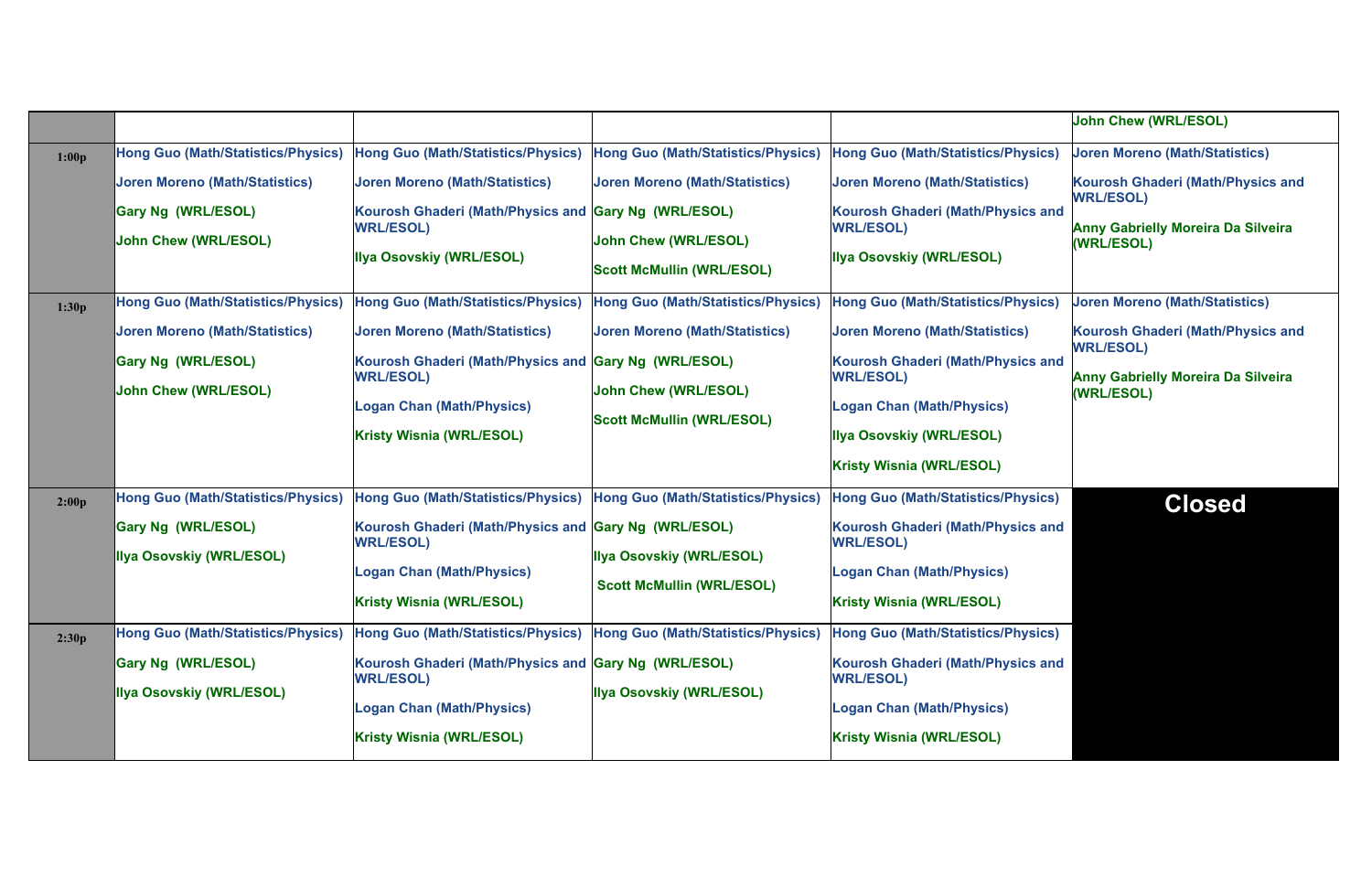| 3:00p | <b>Hong Guo (Math/Statistics/Physics)</b> | <b>Hong Guo (Math/Statistics/Physics)</b>                                    | <b>David Torres (Biology)</b>                                                           | Hong Guo (Math/Statistics/Physics)        |  |
|-------|-------------------------------------------|------------------------------------------------------------------------------|-----------------------------------------------------------------------------------------|-------------------------------------------|--|
|       | Gary Ng (WRL/ESOL)                        | Kourosh Ghaderi (Math/Physics and Hong Guo (Math/Statistics/Physics)         |                                                                                         | Kourosh Ghaderi (Math/Physics and         |  |
|       | Ilya Osovskiy (WRL/ESOL)                  | <b>WRL/ESOL)</b>                                                             | Kourosh Ghaderi (Math/Physics and                                                       | <b>WRL/ESOL)</b>                          |  |
|       |                                           | <b>Logan Chan (Math/Physics)</b>                                             | <b>WRL/ESOL)</b>                                                                        | <b>Logan Chan (Math/Physics)</b>          |  |
|       |                                           | Julio Lau (WRL/ESOL/Spanish)                                                 | Gary Ng (WRL/ESOL)                                                                      | <b>Kristy Wisnia (WRL/ESOL)</b>           |  |
|       |                                           | <b>Kristy Wisnia (WRL/ESOL)</b>                                              | Ilya Osovskiy (WRL/ESOL)                                                                |                                           |  |
|       |                                           |                                                                              |                                                                                         |                                           |  |
| 3:30p | <b>Hong Guo (Math/Statistics/Physics)</b> | <b>Hong Guo (Math/Statistics/Physics)</b>                                    | <b>David Torres (Biology)</b>                                                           | <b>Hong Guo (Math/Statistics/Physics)</b> |  |
|       | Gary Ng (WRL/ESOL)                        | Kourosh Ghaderi (Math/Physics and Hong Guo (Math/Statistics/Physics)         |                                                                                         | Kourosh Ghaderi (Math/Physics and         |  |
|       | Ilya Osovskiy (WRL/ESOL)                  | <b>WRL/ESOL)</b>                                                             | Kourosh Ghaderi (Math/Physics and                                                       | <b>WRL/ESOL)</b>                          |  |
|       |                                           | <b>Logan Chan (Math/Physics)</b>                                             | <b>WRL/ESOL)</b>                                                                        | <b>Logan Chan (Math/Physics)</b>          |  |
|       |                                           | Julio Lau (WRL/ESOL/Spanish)                                                 | Gary Ng (WRL/ESOL)                                                                      | <b>Kristy Wisnia (WRL/ESOL)</b>           |  |
|       |                                           | <b>Kristy Wisnia (WRL/ESOL)</b>                                              | Ilya Osovskiy (WRL/ESOL)                                                                |                                           |  |
| 4:00p | Ilya Osovskiy (WRL/ESOL)                  | Kourosh Ghaderi (Math/Physics and David Torres (Biology)<br><b>WRL/ESOL)</b> |                                                                                         | <b>David Torres (Biology)</b>             |  |
|       |                                           |                                                                              | Kourosh Ghaderi (Math/Physics and Kourosh Ghaderi (Math/Physics and<br><b>WRL/ESOL)</b> | <b>WRL/ESOL)</b>                          |  |
|       |                                           | <b>Logan Chan (Math/Physics)</b>                                             |                                                                                         |                                           |  |
|       |                                           | <b>Julio Lau (WRL/ESOL/Spanish)</b>                                          | <b>Illya Osovskiy (WRL/ESOL)</b>                                                        | <b>Logan Chan (Math/Physics)</b>          |  |
|       |                                           | <b>Kristy Wisnia (WRL/ESOL)</b>                                              | <b>Scott McMullin (WRL/ESOL)</b>                                                        | Julio Lau (WRL/ESOL/Spanish)              |  |
|       |                                           |                                                                              |                                                                                         | <b>Kristy Wisnia (WRL/ESOL)</b>           |  |
| 4:30p | <b>Ilya Osovskiy (WRL/ESOL)</b>           | Kourosh Ghaderi (Math/Physics and David Torres (Biology)                     |                                                                                         | <b>David Torres (Biology)</b>             |  |
|       |                                           | <b>WRL/ESOL)</b>                                                             | Kourosh Ghaderi (Math/Physics and Kourosh Ghaderi (Math/Physics and                     |                                           |  |
|       |                                           | <b>Julio Lau (WRL/ESOL/Spanish)</b>                                          | <b>WRL/ESOL)</b>                                                                        | <b>WRL/ESOL)</b>                          |  |
|       |                                           | <b>Kristy Wisnia (WRL/ESOL)</b>                                              | Ilya Osovskiy (WRL/ESOL)                                                                | Julio Lau (WRL/ESOL/Spanish)              |  |
|       |                                           |                                                                              | <b>Scott McMullin (WRL/ESOL)</b>                                                        | <b>Kristy Wisnia (WRL/ESOL)</b>           |  |
|       |                                           |                                                                              |                                                                                         |                                           |  |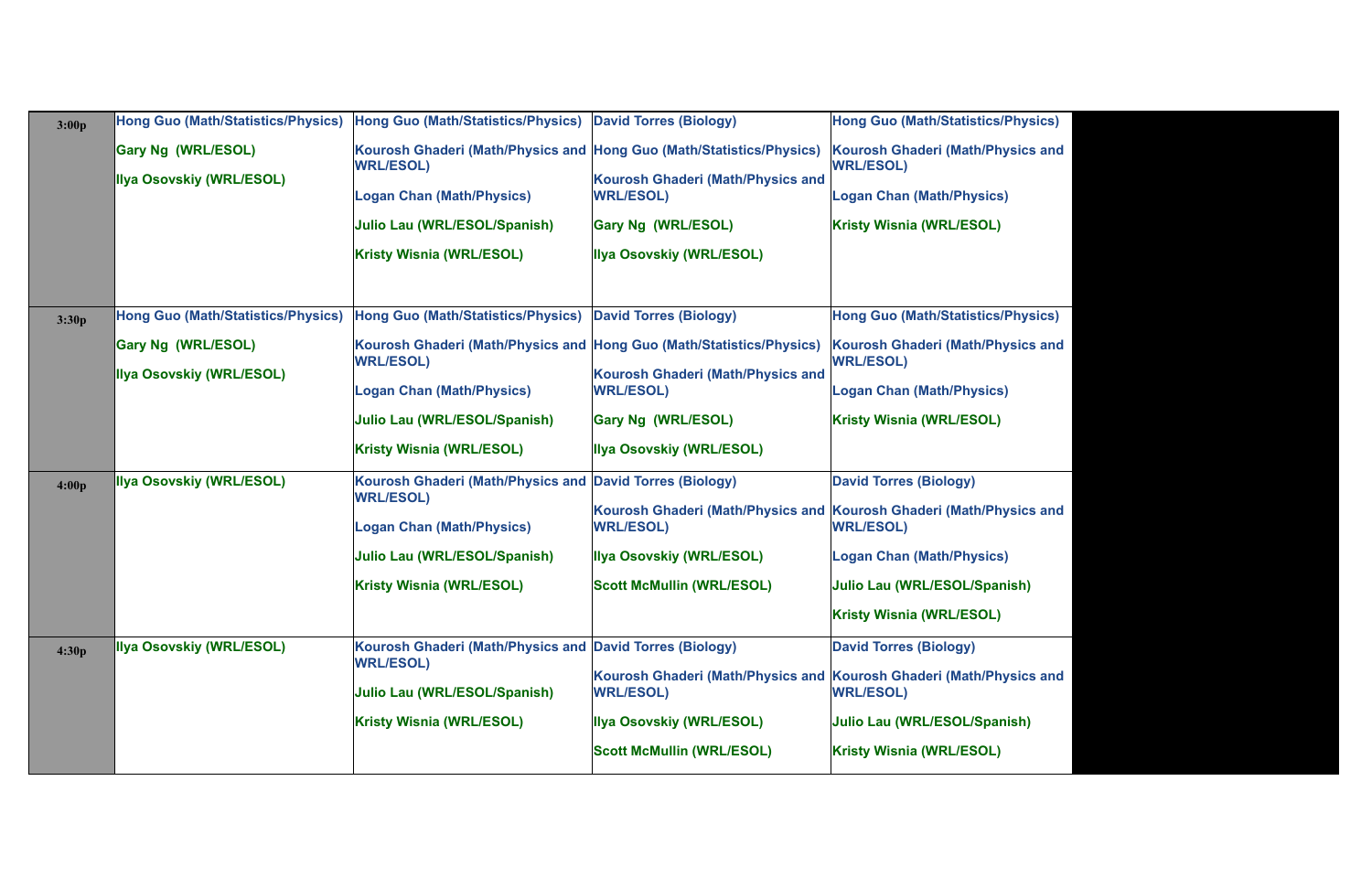| 5:00p | <b>Closed</b> | <b>Closed</b> | <b>Kourosh Ghaderi (Math/Physics and</b><br><b>WRL/ESOL)</b> | <b>Closed</b> |
|-------|---------------|---------------|--------------------------------------------------------------|---------------|
|       |               |               | <b>Kristy Wisnia (WRL/ESOL)</b>                              |               |
|       |               |               | <b>Scott McMullin (WRL/ESOL)</b>                             |               |
| 5:30p |               |               | <b>Kourosh Ghaderi (Math/Physics and</b><br><b>WRL/ESOL)</b> |               |
|       |               |               | <b>Kristy Wisnia (WRL/ESOL)</b>                              |               |
|       |               |               | <b>Scott McMullin (WRL/ESOL)</b>                             |               |
| 6:00p |               |               | Kourosh Ghaderi (Math/Physics and<br><b>WRL/ESOL)</b>        |               |
|       |               |               | <b>Kristy Wisnia (WRL/ESOL)</b>                              |               |
|       |               |               | <b>Scott McMullin (WRL/ESOL)</b>                             |               |
| 6:30p |               |               | <b>Kourosh Ghaderi (Math/Physics and</b><br><b>WRL/ESOL)</b> |               |
|       |               |               | <b>Scott McMullin (WRL/ESOL)</b>                             |               |
| 7:00p |               |               | <b>Kourosh Ghaderi (Math/Physics and</b><br><b>WRL/ESOL)</b> |               |
|       |               |               | <b>Scott McMullin (WRL/ESOL)</b>                             |               |
| 7:30p |               |               | <b>Kourosh Ghaderi (Math/Physics and</b><br><b>WRL/ESOL)</b> |               |
|       |               |               | <b>Scott McMullin (WRL/ESOL)</b>                             |               |
| 8:00p |               |               | <b>Closed</b>                                                |               |
|       |               |               |                                                              |               |